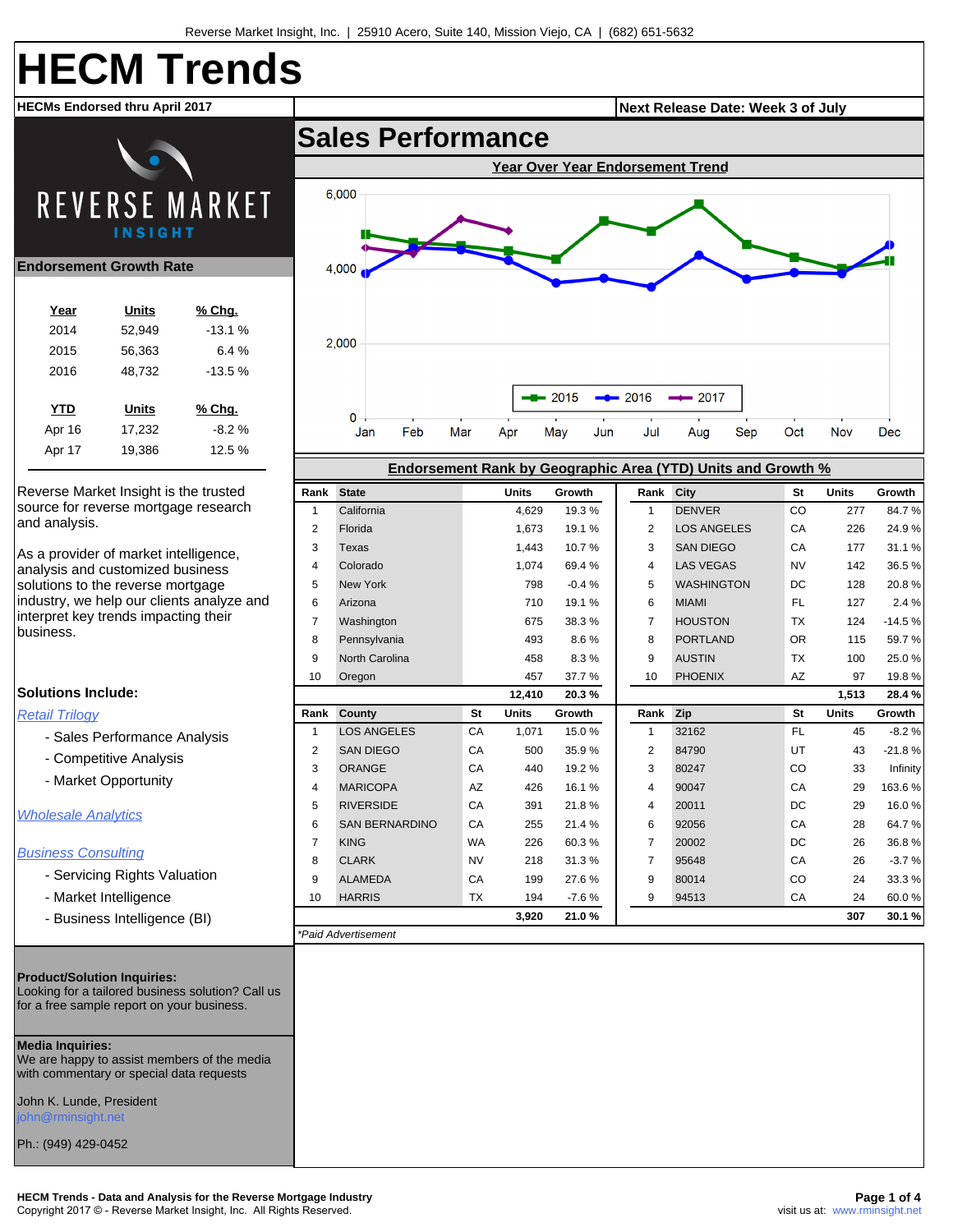#### (unique origination companies in period) **Originator Growth Rate**

**Year Active Originators % Chg.** 2015 2,196 8.8 % 2016 2,102 -4.3 % **Month Active Originators % Chg.** Apr 16 692 3.0 %

Apr 17 784 13.3 %

#### (% of endorsements) **Refinance Transactions**

| $\sigma$ or origonoomonic, |        |               |
|----------------------------|--------|---------------|
| Year                       | % Refi | <u>% Chq.</u> |
| 2015                       | 10.6%  | 6%            |
| 2016                       | 11.3%  | $-1\%$        |
|                            |        |               |
| Mth                        | % Refi | $%$ Chg.      |
| Apr 16                     | 8.9%   | $-1\%$        |
| Apr 17                     | 14.4%  | 6%            |
|                            |        |               |

# **The competitive landscape is changing.**

- What is your company doing to keep up with this dynamic environment?

- Do you know how your competitors are performing?

Our **[Retail Trilogy Solution](http://www.rminsight.net/trilogy.php)** will help you answer these tough questions and give you a competitive advantage. Contact us at (682) 651-5632 for a FREE sample today!

# **Looking for a Wholesale Reporting Solution?**

# Our **[Wholesale Analytics Report](http://rminsight.net/wholesalereport.php)**

analyzes your customers' volume and identifies and quantifies new/existing wholesale relationships.

> **Visit us on the web at** www.rminsight.net

\*Paid Advertisement

# Top Ten Market Share Two Year Trend



# **Active Originator Rank by Geographic Area**

| Rank | City               | St        | Act<br>Origs | Avg.<br>Unit/Mo | Rank | Zip   | St        | Act<br>Origs | Avg.<br>Unit/Mo |
|------|--------------------|-----------|--------------|-----------------|------|-------|-----------|--------------|-----------------|
|      | <b>LOS ANGELES</b> | CA        | 107          | 1.5             |      | 32162 | <b>FL</b> | 23           | 1.5             |
| 2    | <b>DENVER</b>      | CO        | 80           | 1.9             |      | 80247 | CO        | 23           | 1.1             |
| 3    | <b>SAN DIEGO</b>   | CA        | 77           | 1.5             | 3    | 90047 | CA        | 22           | 1.1             |
| 4    | <b>MIAMI</b>       | FL        | 57           | 1.4             | 4    | 92056 | CA        | 21           | 1.0             |
| 5    | <b>LITTLETON</b>   | CO        | 49           | 1.3             | 4    | 90043 | CA        | 21           | 1.0             |
| 6    | <b>SACRAMENTO</b>  | CA        | 43           | 1.3             | 6    | 92692 | CA        | 17           | 1.1             |
| 6    | <b>AURORA</b>      | CO        | 43           | 1.3             | 6    | 90650 | CA        | 17           | 1.1             |
| 8    | <b>PHOENIX</b>     | AZ        | 41           | 1.3             | 6    | 92677 | CA        | 17           | 1.0             |
| 8    | LONG BEACH         | CA        | 41           | 1.1             | 6    | 92223 | CA        | 17           | 1.0             |
| 10   | <b>HOUSTON</b>     | <b>TX</b> | 40           | 1.8             | 10   | 92220 | CA        | 16           | 1.1             |

**Rank Chg Originator Units** 1 0 AMERICAN ADVISORS GROUP 3.461 2 0 ONE REVERSE MORTGAGE LL 1,023 3 2 REVERSE MORTGAGE FUNDIN 909 4 0 LIBERTY REVERSE MORTGAG 785 5 1 FINANCE OF AMERICA REVE 579 6 1 MUTUAL OF OMAHA MORTGAG 532 7 2 NATIONWIDE EQUITIES COR 427 8 2 HIGHTECHLENDING INC 420 9 7 REVERSE MORTGAGESCOM IN 361 10 -2 LIVE WELL FINANCIAL INC 358

Total: 8,855

# **Penetration Rank by Geographic Area**

| Rank           | <b>State</b> | Penetration | Rank           | City          | <b>State</b> | Penetration |
|----------------|--------------|-------------|----------------|---------------|--------------|-------------|
| 1              | DC           | 8.2%        |                | Saint George  | UT           | 16.5%       |
| 2              | UT           | 5.2%        | 2              | Opa Locka     | <b>FL</b>    | 15.3%       |
| 3              | CA           | 4.2%        | 3              | Compton       | CA           | 13.7%       |
| $\overline{4}$ | <b>MD</b>    | 4.0%        | 4              | Hialeah       | <b>FL</b>    | 11.8%       |
| 5              | <b>NV</b>    | 3.8%        | 5              | Lady Lake     | <b>FL</b>    | 10.1%       |
| 6              | CO           | 3.7%        | 6              | Jamaica       | <b>NY</b>    | 10.0%       |
| 7              | <b>OR</b>    | 3.5%        | $\overline{7}$ | Portsmouth    | VA           | 9.8%        |
| 8              | <b>CT</b>    | 3.3%        | 8              | Washington    | DC           | 9.3%        |
| 9              | NJ           | 3.3%        | 9              | Sun City      | CA           | 9.1%        |
| 10             | FL           | 3.3%        | 10             | Moreno Valley | CA           | 9.0%        |

# **Geography Rank by Avg MCA Growth**

|                |                    |           | <b>MCA</b>  | Growth      |      |       |           | <b>MCA</b>  | Growth      |
|----------------|--------------------|-----------|-------------|-------------|------|-------|-----------|-------------|-------------|
| Rank           | City               | St        | $$^{(000)}$ | $$^{(000)}$ | Rank | Zip   | St        | $$^{(000)}$ | $$^{(000)}$ |
|                | VACAVILLE          | CA        | \$436       | \$110       |      | 89052 | <b>NV</b> | \$488       | \$171       |
| $\overline{2}$ | <b>BRADENTON</b>   | <b>FL</b> | \$335       | \$98        | 2    | 92260 | СA        | \$487       | \$137       |
| 3              | <b>COLUMBUS</b>    | OH        | \$260       | \$83        | 3    | 95688 | CA        | \$464       | \$131       |
| $\overline{4}$ | <b>PALM DESERT</b> | CA        | \$444       | \$79        | 4    | 43123 | OH        | \$296       | \$126       |
| 5              | <b>PUEBLO</b>      | CO        | \$222       | \$76        | 5    | 80123 | CO        | \$366       | \$119       |
| 6              | <b>NAPA</b>        | CA        | \$587       | \$76        | 6    | 75248 | <b>TX</b> | \$433       | \$117       |
| 7              | <b>OCALA</b>       | <b>FL</b> | \$200       | \$63        | 7    | 92056 | CA        | \$479       | \$101       |
| 8              | <b>PLANO</b>       | <b>TX</b> | \$296       | \$61        | 8    | 92026 | CA        | \$443       | \$101       |
| 9              | <b>SPOKANE</b>     | <b>WA</b> | \$236       | \$61        | 9    | 95682 | CA        | \$431       | \$96        |
| 10             | SANDY              | UT        | \$367       | \$61        | 10   | 92840 | CA        | \$548       | \$87        |

# **Geography Rank by Total MCA Growth**

| Rank | City              | St        | <b>MCA</b><br>\$(000) | Growth<br>$$^{(000)}$ | Rank           | Zip   | St | <b>MCA</b><br>$$^{(000)}$ | Growth<br>$$^{(000)}$ |
|------|-------------------|-----------|-----------------------|-----------------------|----------------|-------|----|---------------------------|-----------------------|
|      | <b>DENVER</b>     | CO        | \$91,030              | \$39,659              |                | 90047 | CA | \$11,852                  | \$7,697               |
| 2    | LOS ANGELES       | CA        | \$115,461             | \$28,440              | 2              | 94558 | CA | \$12,273                  | \$7,488               |
| 3    | <b>SAN DIEGO</b>  | CA        | \$89,750              | \$23,397              | 3              | 92120 | CA | \$8,125                   | \$7,015               |
| 4    | <b>LITTLETON</b>  | CO        | \$36,265              | \$18,100              | $\overline{4}$ | 92056 | CA | \$13,405                  | \$6,985               |
| 5    | <b>SEATTLE</b>    | <b>WA</b> | \$46.837              | \$17,179              | 5              | 92677 | CA | \$11.874                  | \$6,624               |
| 6    | <b>PORTLAND</b>   | <b>OR</b> | \$44,577              | \$16,926              | 6              | 90620 | CA | \$8,658                   | \$6,246               |
| 7    | <b>WASHINGTON</b> | DC        | \$63,897              | \$14,934              | 7              | 43082 | OH | \$6,869                   | \$6,244               |
| 8    | <b>AURORA</b>     | CO        | \$29,107              | \$13,768              | 8              | 94619 | CA | \$7,280                   | \$6,029               |
| 9    | <b>OAKLAND</b>    | CA        | \$31,278              | \$13.554              | 9              | 94044 | CA | \$7,559                   | \$5,742               |
| 10   | <b>DALLAS</b>     | <b>TX</b> | \$26,270              | \$12,648              | 10             | 80123 | CO | \$6,947                   | \$5,221               |

Please see our [media kit](http://www.rminsight.net/reverseiq-newsletter/hecm-mic-endorsement-reports/) for

This Ad Space is available.

# more information.

#### **Page 2 of 4** visit us at: www.rminsight.net

# **Competitive Landscape -YTD**

# **Endorsement and OriginatorTrends**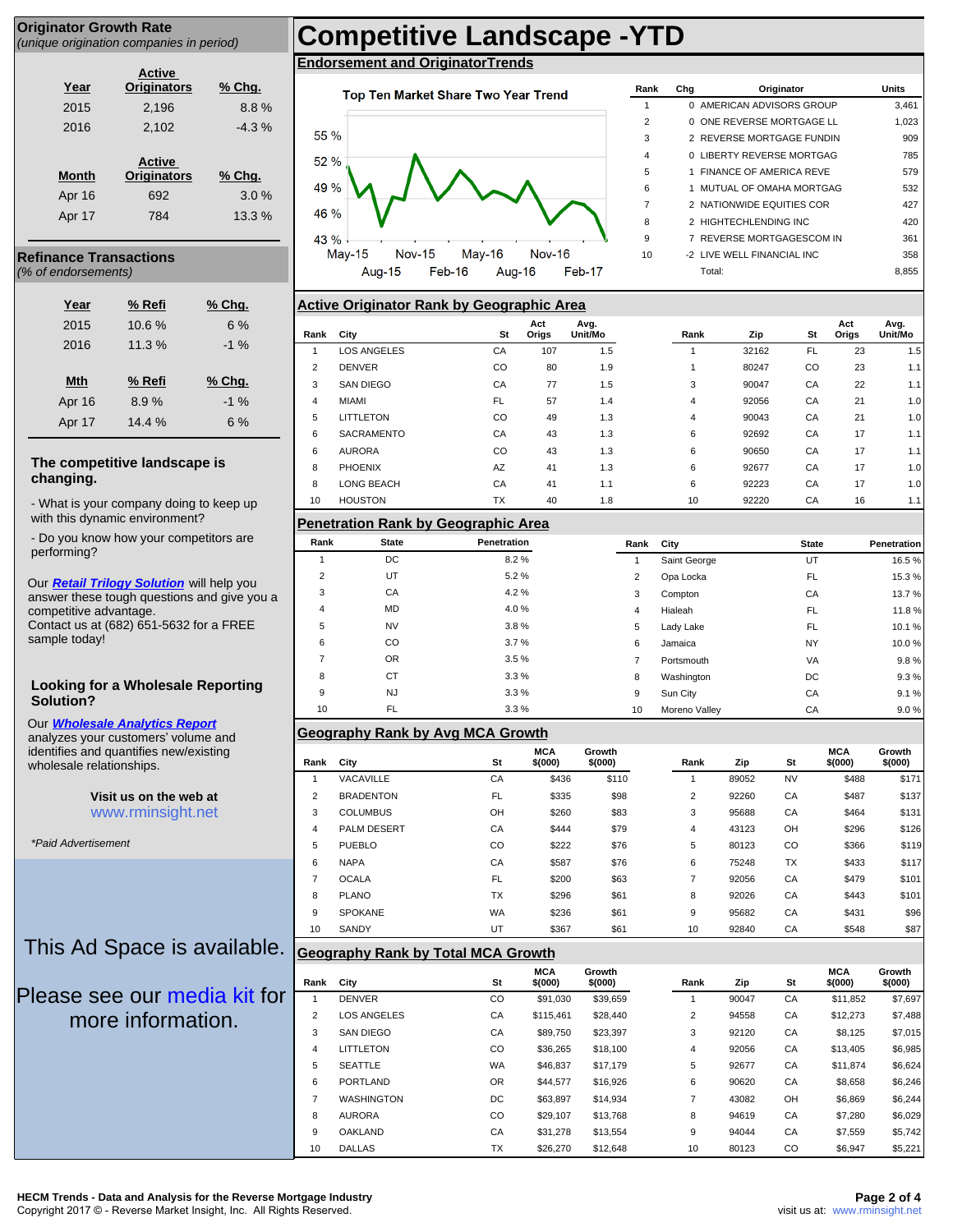# **YTD Endorsement Growth Heatmap**



# **Definitions**

## **Active originators:**

Count - Number of originators with at least one endorsement in the given time period.

Percent Change - The percentage change in the count of active originators period over period.

### **Average Loans per originator:**

Count of endorsements in a given month divided by the number of active originators in the same month. An overall average per originator is then calculated for all months in the same period.

## **Market Share:**

A measure of success in a market relative to other originators. Percent of total endorsements originated by a given originator.

### **Penetration:**

Percent of Target Market with an active Reverse Mortgage in service as of report date.

## **Rank by originator:**

Originator rank by total endorsements in the time period.

# **Rank by Total Volume:**

Rank of geographic area by total endorsements in the time period.

#### **Target Market:**

Number of Senior (62+) Homeowner Households.